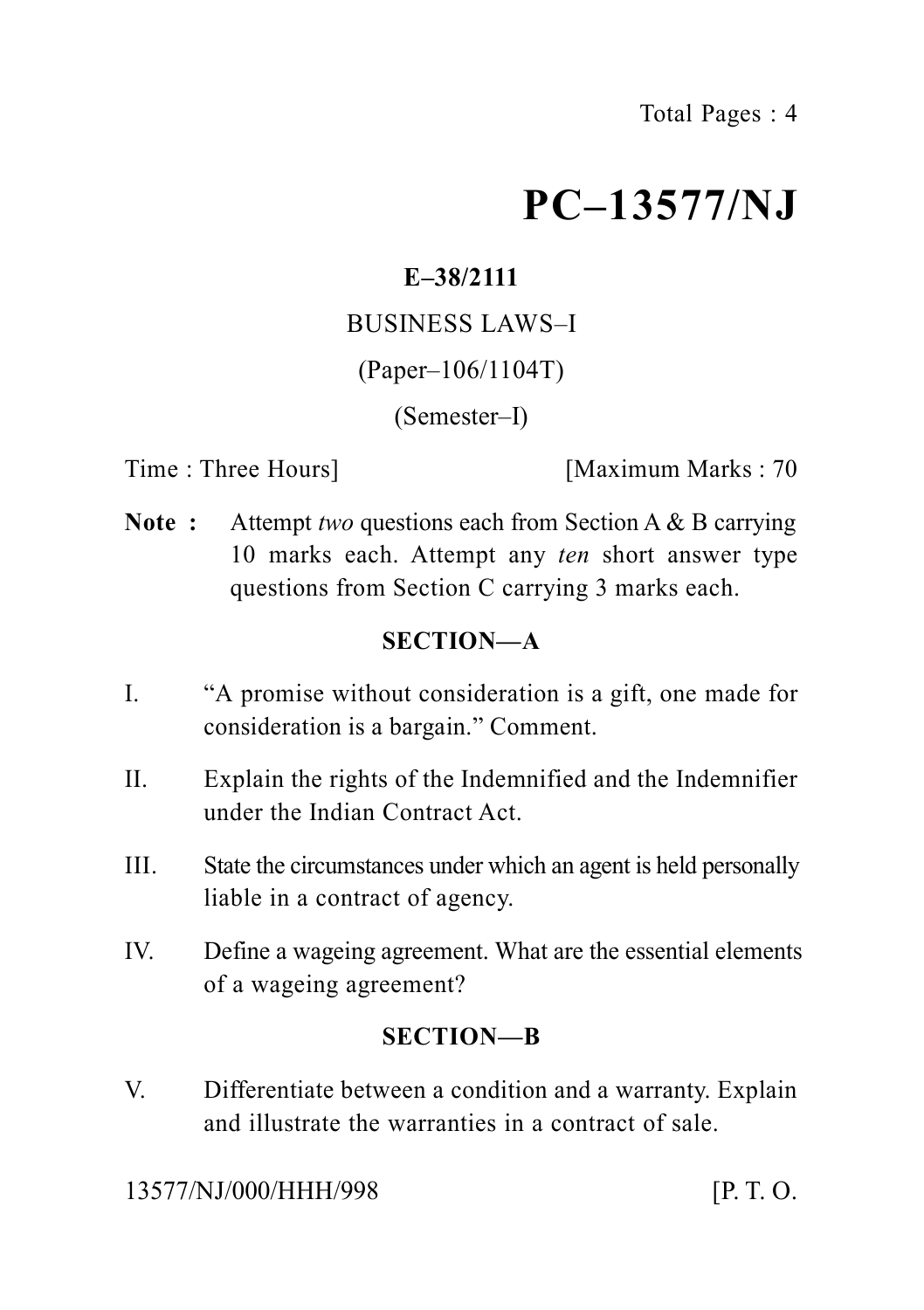- VI. Explain the rules regarding transfer of ownership from seller to buyer.
- VII. Describe the various penalties under Patent Act.
- VIII. What are the rights of a patentee? Explain.

# **SECTION—C (Compulsory Question)**

- IX. Write short notes on any *ten* :
	- 1. Contract.
	- 2. Free consent.
	- 3. Consideration.
	- 4. Breach of Contract.
	- 5. Essentials for formation of contract of sales.
	- 6. Ascertained goods.
	- 7. Unpaid seller.
	- 8. Hire purchase agreements.
	- 9. Sale of auction.
	- 10. Kinds of patents.
	- 11. Term of patents.
	- 12. Surrenders of patent.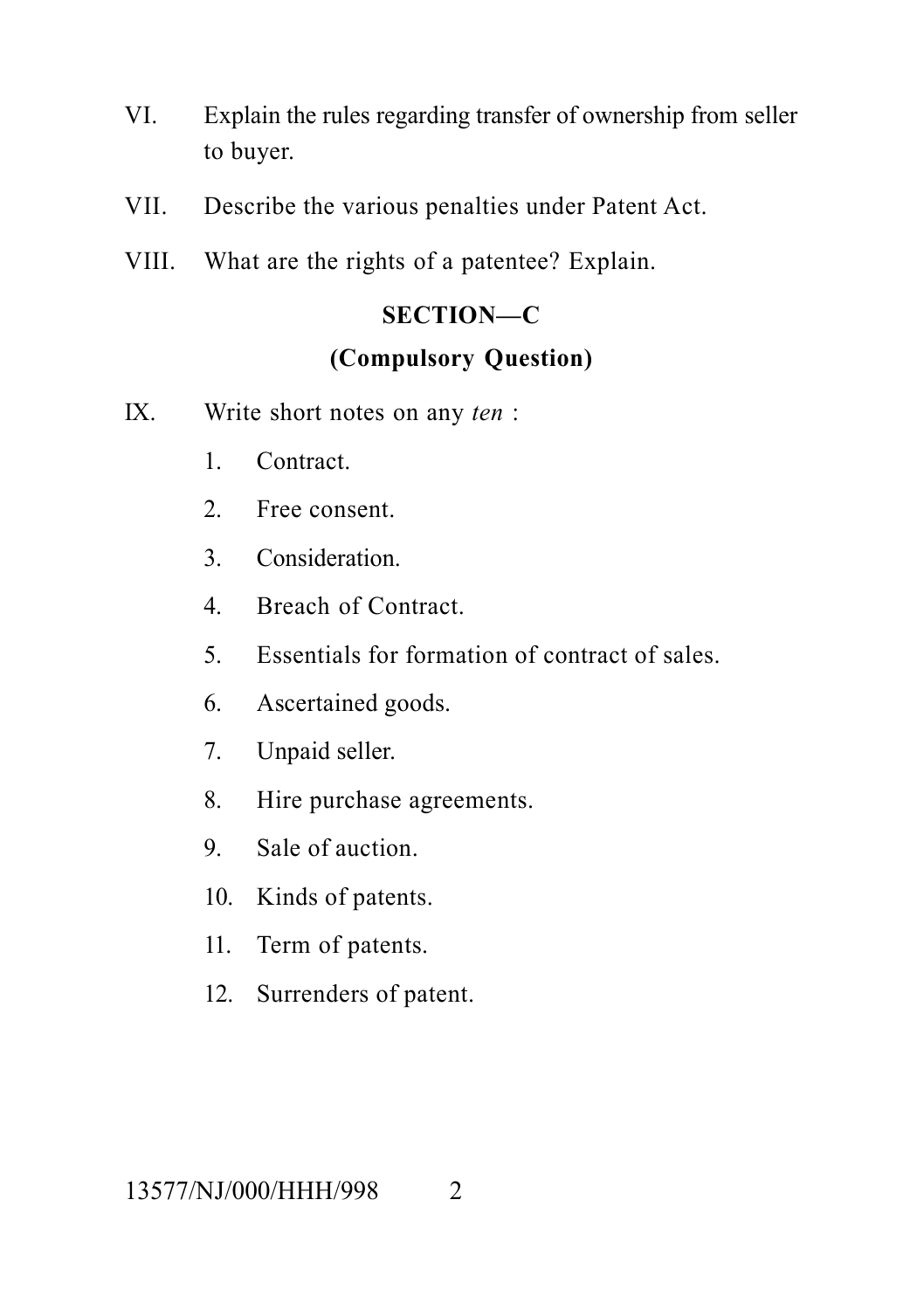#### **PUNJABI VERSION**

PUNJABI VERSION<br>ਨੋਟ : ਭਾਗ A ਅਤੇ B ਵਿਚੋਂ *ਦੋ–ਦੋ* ਪ੍ਰਸ਼ਨ ਕਰੋ। ਹਰੇਕ ਪ੍ਰਸ਼ਨ ਦੇ<br>10 ਅੰਕ ਹਨ। ਭਾਗ C ਵਿਚਲੇ ਕੋਈ *ਦਸ* ਸੰਖੇਪ ਉੱਤਰ ਵਾਲੇ<br>ਪੁਸ਼ਨ ਕਰੋ। ਹਰੇਕ ਪੁਸ਼ਨ ਦੇ 3 ਅੰਕ ਹਨ। PUNJABI VERSION<br>ਭਾਗ A ਅਤੇ B ਵਿਚੋਂ *ਦੋ–ਦੋ* ਪ੍ਰਸ਼ਨ ਕਰੋ। ਹਰੇਕ ਪ੍ਰਸ਼ਨ ਦੇ<br>10 ਅੰਕ ਹਨ। ਭਾਗ C ਵਿਚਲੇ ਕੋਈ *ਦਸ* ਸੰਖੇਪ ਉੱਤਰ ਵਾਲੇ<br>ਪ੍ਰਸ਼ਨ ਕਰੋ। ਹਰੇਕ ਪ੍ਰਸ਼ਨ ਦੇ 3 ਅੰਕ ਹਨ। ਨੋਟ : ਭਾਗ A ਅਤੇ B ਵਿਚੋਂ *ਦੋ–ਦੋ* ਪ੍ਰਸ਼ਨ ਕਰੋ। ਹਰੇਕ ਪ੍ਰਸ਼ਨ ਦੇ<br>10 ਅੰਕ ਹਨ। ਭਾਗ C ਵਿਚਲੇ ਕੋਈ *ਦਸ* ਸੰਖੇਪ ਉੱਤਰ ਵਾਲੇ<br>ਪੁਸ਼ਨ ਕਰੋ। ਹਰੇਕ ਪੁਸ਼ਨ ਦੇ 3 ਅੰਕ ਹਨ।

#### $\overline{g}$ ग्ता— $A$

- I. "p RiqPl q oN ibnw vwAdw q ohPw h u Mdw h Y Aq y p RiqPl ''ਪ੍ਰਤਿਫਲ ਤੋਂ ਬਿਨਾ ਵਾਅਦਾ ਤੋਹਫਾ ਹੁੰਦਾ ਹੈ ਅਤੇ ਪ੍ਰਤਿਫਲ<br>ਨਾਲ ਕੀਤਾ ਵਾਅਦਾ ਸੌਦਾ ਹੁੰਦਾ ਹੈ।'' ਟਿੱਪਣੀ ਕਰੋ।<br>ਭਾਰਤੀ ਕਾਨਟਰੈਕਟ ਐਕਟ ਅਧੀਨ ਇਨਡੈਮਨੀਫਾਈਡ ਦੇ ਅਧਿਕਾਰਾਂ<br>ਅਤੇ ਇਨਡੈਮਨੀਫਾਇਰ ਦੇ ਅਧਿਕਾਰਾਂ ਦੀ ਜਰਜ਼ਾ ਕਰੋ। I. "ਪ੍ਰਤਿਫਲ ਤੋਂ ਬਿਨਾ ਵਾਅਦਾ ਤੋਹਫਾ ਹੁੰਦਾ ਹੈ ਅਤੇ ਪ੍ਰਤਿਫਲ<br>ਨਾਲ ਕੀਤਾ ਵਾਅਦਾ ਸੌਦਾ ਹੁੰਦਾ ਹੈ।" ਟਿੱਪਣੀ ਕਰੋ।<br>II. ਭਾਰਤੀ ਕਾਨਟਰੈਕਟ ਐਕਟ ਅਧੀਨ ਇਨਡੈਮਨੀਫਾਈਡ ਦੇ ਅਧਿਕਾਰਾਂ<br>ਅਤੇ ਇਨਡੈਮਨੀਫਾਇਰ ਦੇ ਅਧਿਕਾਰਾਂ ਦੀ ਚਰਚਾ ਕਰੋ।
- ਾ<sub>ਤ੍ਰਾਂ</sub>ਤਰਨਾਂ ਤਾਂ ਜ਼ਿਲਾ ਦਾ ਸੰਦਾ ਤੁਰੰਤਾ ਭੂੰਦਾ ਤਾਂ ਸੰਤਾ ਸ਼੍ਰੋਜ਼ਤਰਨਾਂ<br>ਨਾਲ ਕੀਤਾ ਵਾਅਦਾ ਸੌਂਦਾ ਹੁੰਦਾ ਹੈ।'' ਟਿੱਪਣੀ ਕਰੋ।<br>ਅਤੇ ਇਨਡੈਮਨੀਫਾਇਰ ਦੇ ਅਧਿਕਾਰਾਂ ਦੀ ਚਰਚਾ ਕਰੋ।<br>ਕਿਹੜੀਆਂ ਪਰਿਸਥਿਤੀਆਂ ਵਿਚ ਇਕ ਇਜੈਂਟ ਨੂੰ ਇਜੈਂਸੀ ਦੇ<br>ਕਿਹੜੀਆਂ ਪਰਿਸਥਿਤੀਆਂ ਵਿ
- II. ਭਾਰਤੀ ਕਾਨਟਰੈਕਟ ਐਕਟ ਅਧੀਨ ਇਨਡੈਮਨੀਫਾਈਡ ਦੇ ਅਧਿਕਾਰਾਂ<br>ਅਤੇ ਇਨਡੈਮਨੀਫਾਇਰ ਦੇ ਅਧਿਕਾਰਾਂ ਦੀ ਚਰਚਾ ਕਰੋ।<br>III. ਕਿਹੜੀਆਂ ਪਰਿਸਥਿਤੀਆਂ ਵਿਚ ਇਕ ਇਜੈਂਟ ਨੂੰ ਇਜੈਂਸੀ ਦੇ<br>ਮੁਆਇਦੇ ਵਿਚ ਨਿਜੀ ਤੌਰ ਤੇ ਜ਼ਿੰਮੇਵਾਰ ਦਸਿਆ ਜਾਂਦਾ ਹੈ?<br>ਜਰਚਾ ਕਰੋ। ਤਾਰਤ ਕਾਨਤਰਕਣ ਸਕਣ ਸਕਨ ਇਨਤਸਨਾਤਾਗਤਾ ਦਾ ਸਾਧਕਾਂ ਤੋਂ<br>ਅਤੇ ਇਨਡੈਮਨੀਫਾਇਰ ਦੇ ਅਧਿਕਾਰਾਂ ਦੀ ਚਰਚਾ ਕਰੋ।<br>ਕਿਹੜੀਆਂ ਪਰਿਸਥਿਤੀਆਂ ਵਿਚ ਇਕ ਇਜੈਂਟ ਨੂੰ ਇਜੈਂਸੀ ਦੇ<br>ਮੁਆਇਦੇ ਵਿਚ ਨਿਜੀ ਤੌਰ ਤੇ ਜ਼ਿੰਮੇਵਾਰ ਦਸਿਆ ਜਾਂਦਾ ਹੈ?<br>ਚਰਚਾ ਕਰੋ। ਕਿਹੜੀਆਂ ਪਰਿਸਥਿਤੀਆਂ ਵਿਚ ਇਕ ਇਜੈਂਟ ਨੂੰ ਇਜੈਂਸੀ ਦੇ<br>ਮੁਆਇਦੇ ਵਿਚ ਨਿਜੀ ਤੌਰ ਤੇ ਜ਼ਿੰਮੇਵਾਰ ਦਸਿਆ ਜਾਂਦਾ ਹੈ?<br>ਚਰਚਾ ਕਰੋ।<br>ਵੇਜਰਿੰਗ (ਸ਼ਰਤ ਲਾਉਣਾ) ਦਾ ਇਕਰਾਰਨਾਮਾ ਪਰਿਭਾਸ਼ਿਤ ਕਰੋ।<br>ਇਕ ਵੇਜਰਿੰਗ ਇਕਰਾਰਨਾਮੇ ਦੇ ਲਾਜ਼ਮੀ ਤੱਤ ਕੀ ਹੰਦੇ ਹਨ?
- II. ਪੁੱਤਰਕਾਨ ਜਾਂਤਸਾਹਤਾਨਾਂ ਵਿੱਚ ਇਕ ਦਿਸਦ ਦੂ ਦਿਸ਼ਾਸ ਦੇ<br>ਸੁਆਇਦੇ ਵਿਚ ਨਿਜੀ ਤੌਰ ਤੇ ਜ਼ਿੰਮੇਵਾਰ ਦਸਿਆ ਜਾਂਦਾ ਹੈ?<br>ਚਰਚਾ ਕਰੋ।<br>ਇਕ ਵੇਜਰਿੰਗ ਇਕਰਾਰਨਾਮੇ ਦੇ ਲਾਜ਼ਮੀ ਤੱਤ ਕੀ ਹੁੰਦੇ ਹਨ?<br>ਸੁਪਸਟ ਕਰੋ। ਹੁਆਂਦਿ ਜਾਂਦਾ ਜਨਜਾ ਤੁਹਾ ਤਾਜਸ਼ਾਦ ਹਾਦਸਾਨਾ ਜਾਂਦਾ ਹੈ:<br>ਚਰਚਾ ਕਰੋ।<br>ਵੇਜਰਿੰਗ (ਸ਼ਰਤ ਲਾਉਣਾ) ਦਾ ਇਕਰਾਰਨਾਮਾ ਪਰਿਭਾਸ਼ਿਤ ਕਰੋ।<br>ਇਕ ਵੇਜਰਿੰਗ ਇਕਰਾਰਨਾਮੇ ਦੇ ਲਾਜ਼ਮੀ ਤੱਤ ਕੀ ਹੁੰਦੇ ਹਨ?<br>ਸਪਸ਼ਟ ਕਰੋ। ਵੇਜਰਿੰਗ (ਸ਼ਰਤ ਲਾਉਣਾ) ਦਾ ਇਕਰਾਰਨਾਮਾ ਪਰਿਭਾਸ਼ਿਤ ਕਰੋ।<br>ਇਕ ਵੇਜਰਿੰਗ ਇਕਰਾਰਨਾਮੇ ਦੇ ਲਾਜ਼ਮੀ ਤੱਤ ਕੀ ਹੁੰਦੇ ਹਨ?<br>ਸਪਸਟ ਕਰੋ।

#### Bwg**—B**

- ਸਪਸ਼ਟ ਕਰੋ।<br>**ਭਾਗ—B<br>V. ਸ਼ਰਤ ਅਤੇ ਵਾ**ਰੰਟੀ ਵਿਚਲਾ ਅੰਤਰ ਸਪਸ਼ਟ ਕਰੋ। ਵਿਕਰੀ ਦੇ<br>ਮੁਆਇਦੇ ਵਿਚ ਵਾਰੰਟੀਆਂ ਦੀ ਉਦਾਹਰਣਾਂ ਨਾਲ ਚਰਚਾ ਕਰੋ। **ਭਾਗ—B<br>ਸ਼ਰਤ ਅਤੇ ਵਾ**ਰੰਟੀ ਵਿਚਲਾ ਅੰਤਰ ਸਪਸ਼ਟ ਕਰੋ। ਵਿਕਰੀ ਦੇ<br>ਮੁਆਇਦੇ ਵਿਚ ਵਾਰੰਟੀਆਂ ਦੀ ਉਦਾਹਰਣਾਂ ਨਾਲ ਚਰਚਾ ਕਰੋ।<br>ਵਿਕਰੇਤਾ ਤੋਂ ਖਰੀਦਾਰ ਵਲ ਮਾਲਕੀ ਦੇ ਤਬਾਦਲੇ ਸਬੰਧੀ ਨੇਮ V. ਸ਼ਰਤ ਅਤੇ ਵਾਰੰਟੀ ਵਿਚਲਾ ਅੰਤਰ ਸਪਸ਼ਟ ਕਰੋ। ਵਿਕਰੀ ਦੇ<br>ਮੁਆਇਦੇ ਵਿਚ ਵਾਰੰਟੀਆਂ ਦੀ ਉਦਾਹਰਣਾਂ ਨਾਲ ਚਰਚਾ ਕਰੋ।<br>VI. ਵਿਕਰੇਤਾ ਤੋਂ ਖਰੀਦਾਰ ਵਲ ਮਾਲਕੀ ਦੇ ਤਬਾਦਲੇ ਸਬੰਧੀ ਨੇਮ<br>ਦਰਜ ਕਰੋ। drj kr o[
- 

#### 13577/NJ/000/HHH/998 3 [P. T. O.